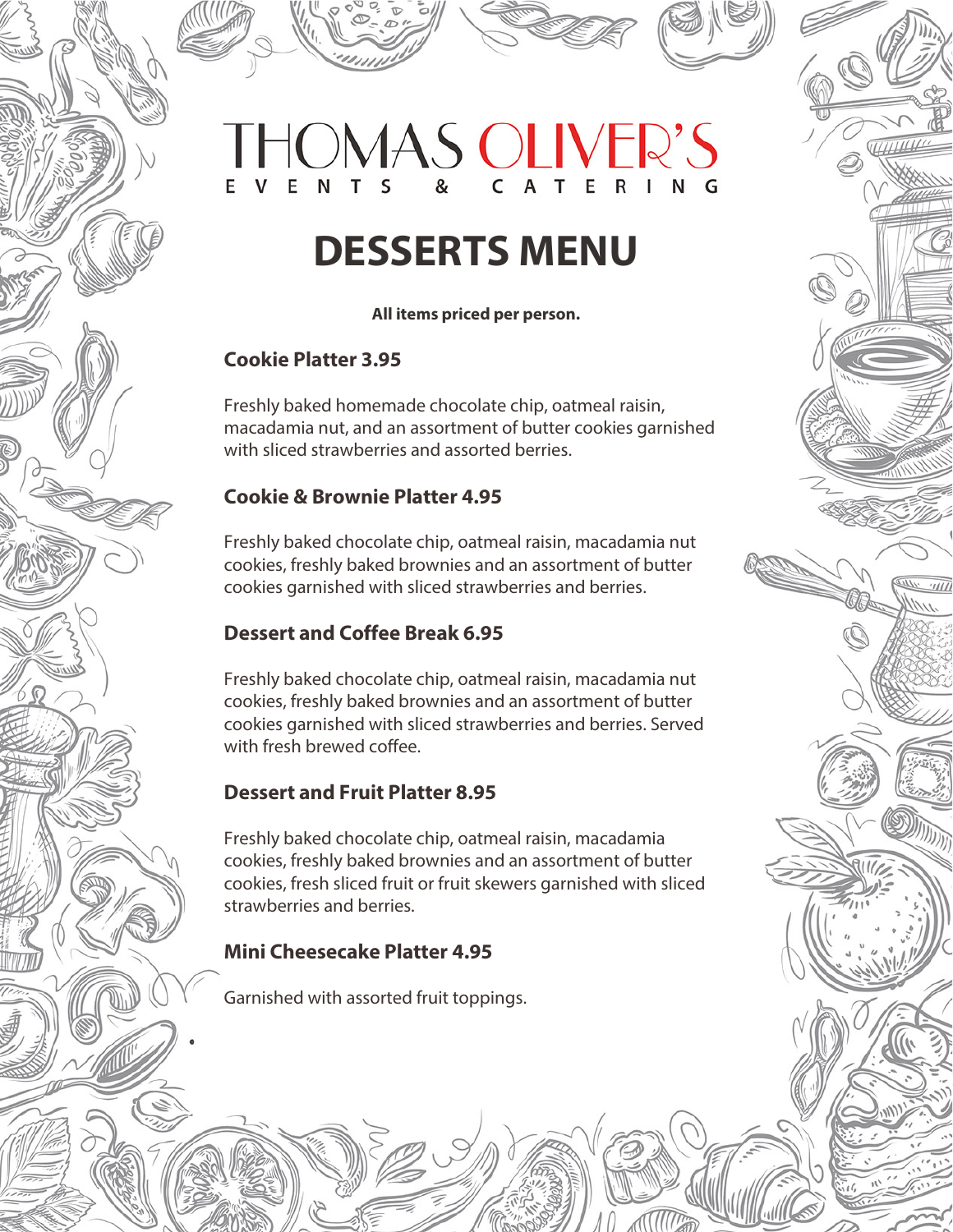### OMAS OLIVI  $\overline{C}$ G

#### **Mini Cannoli Platter 4.95**

Made fresh daily mini cannoli garnished with sliced strawberries and blueberries.

#### **Health Break 8.95**

Trail mix, granola bars and fresh fruit salad.

#### **Fruit Salad 4.95**

Fresh fruit of the season.

#### **Fresh Fruit Platter 5.95**

Carved fresh fruit of the season.

#### **Who's Birthday is Today?**

Our pastry chef will personally inscribe and decorate your cake for any occasion, anniversary or birthday upon request.

 $\overline{u}$   $\overline{u}$ 

#### **Serves 15 Guests:**

何

- **Black Forest**
- Oreo Layer
- Mousse Mocha Layer
- **Carrot Cake**
- **Cheesecake**